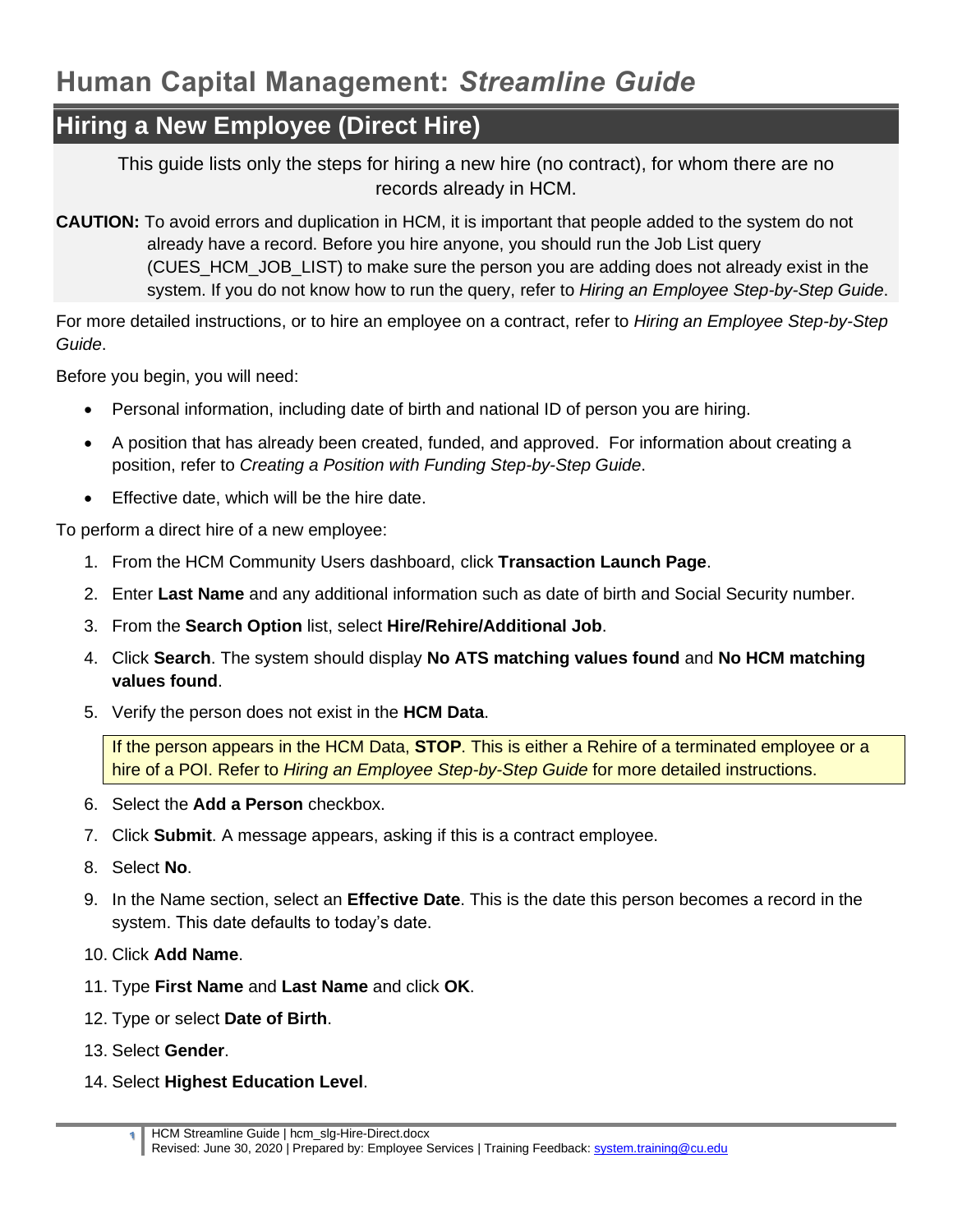- 15. Select **Marital Status**, if known.
- 16. In the National ID section, type a **National ID** (Social Security number).
- 17. Select the **Contact Information** tab.
- 18. Click **Add Address Detail**.
- 19. Click **Add Address**.
- 20. Type address information and click **OK**.

**Notes:** 

- HCM copies Home to Mailing (and vice versa) overnight. If these addresses are different (e.g. students), enter both.
- State tax withholding is determined by mailing address.
- 21. Click **OK**.
- 22. Select **Phone Type**.
- 23. Type phone number.
- 24. Click **Preferred**.
- 25. Select **Email Type**.
- 26. Type email address.
- 27. Click **Preferred**.
- 28. Click **Regional** tab.
- 29. Select **Ethnic Group**.
- 30. Select **Military Status**.
- 31. If you have the E-Verify and background check information, click the **CU Personal Data** tab and enter it. the E-Verify and background check information if you have it.
- 32. Click the **CU Personal Data I9** tab, and enter the I-9 information if you have it.
- 33. Click **OK**. The Enter Transaction Details page appears displaying system generated Empl ID. (Make a note of this ID to use when checking pending approval status.)
- 34. Select the **Job Effective Date**. (Hire Date)
- 35. From the **Reason Code** list, select **New Hire**.
- 36. Click **Continue**. The Enter Transaction Information page appears.
- 37. From the **Positon Number** field, type the position number or select it from the lookup. When you tab off the field, or select it from the lookup, HCM populates default information from Position data.

**Note:** If the position information default values are not correct, stop and click **Save as Draft**. You can then update the positon. Once the position is approved, you can then complete this transaction.

- 38. If needed, select an **Officer Code**. The default is **None**.
- 39. If needed, select a **Pay Group**. The default is based on the most common pay groups by job code, and is editable.